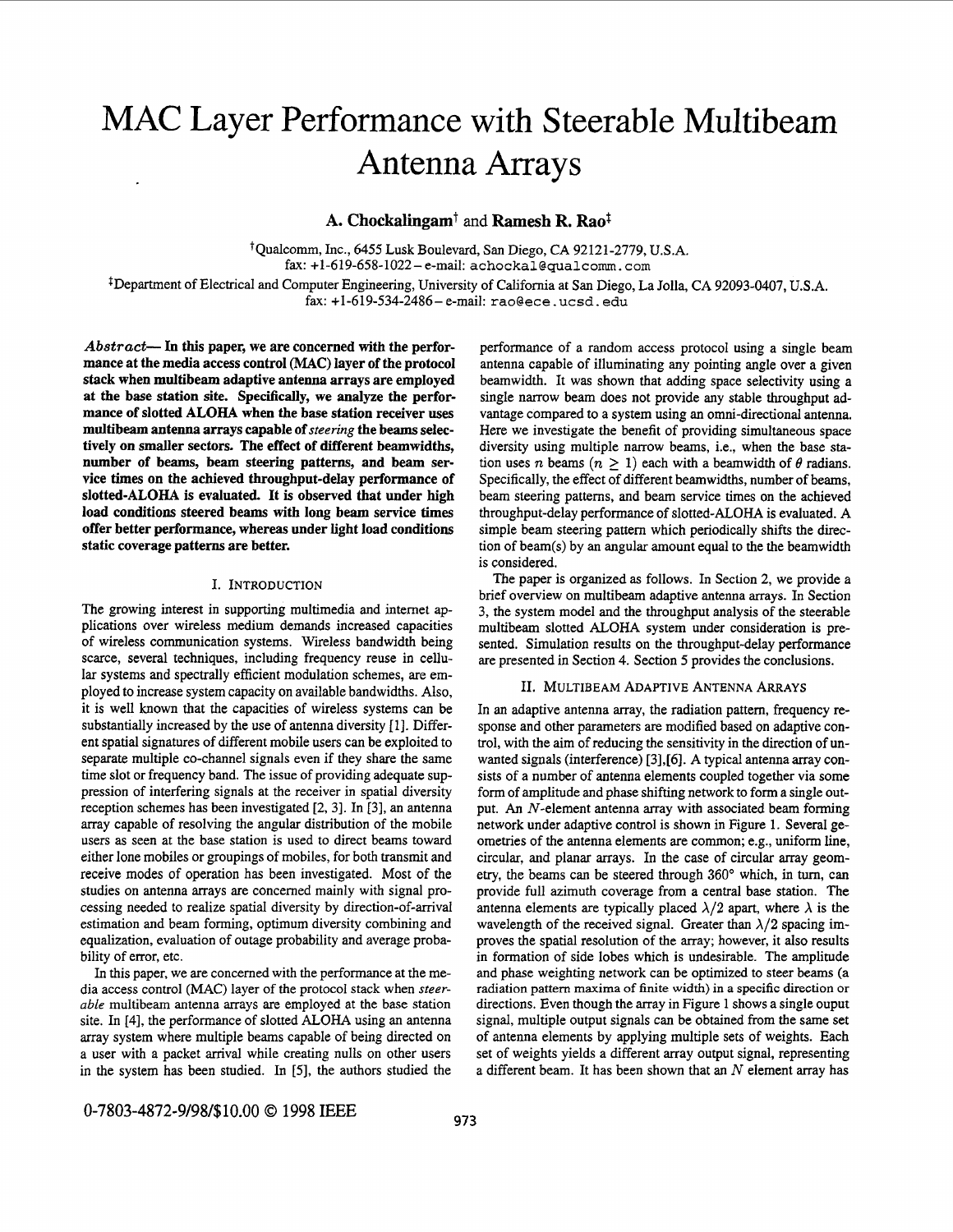<span id="page-1-0"></span>

**Fig. 1. N-Element Antenna Array with Adaptive** Beam **Forming Network** 

 $N-1$  degrees of freedom providing up to  $N-1$  independent pattern nulls *[6].* 

In principle, multiple beam antenna arrays can be used to track, in azimuth, each mobile (or a group of mobiles) using directive narrow beams. The directive nature of the beams ensures that the interference levels seen by any given user will be far less than when conventional wide coverage base station antennas are employed. In the context of random access protocols at the MAC layer, this would imply reduced probability of collision among packets transmitted from geographically separated mobile users. The focus of this paper would be the evaluation of the throughputdelay performance at the MAC layer when steerable multibeam antenna arrays (with idealized beam patterns) are used at the base station receiver, rather than the issues surrounding antenna array design themselves.

#### 111. **SYSTEM MODEL AND ANALYSIS**

We consider a circular cell with its base station located at the center of the cell. Mobile users are assumed to be uniformly distributed over the cell area. **A** slotted channel is shared by all the mobiles on the reverse link (mobile-to-base station link) for sending data packets to the base station. The base station receives packet transmissions from the mobiles through  $n, n \geq 1$ , different but spatially separated beams, each having a width of  $\theta$  radians. The beams are assumed to have idealized, non-overlaping patterns, focusing on perfect 2-dim cones of angle  $\theta$  in given directions on the two dimensional plane as shown in Figure *2.* The beamwidth  $\theta$  is chosen such that  $\theta \leq \frac{2\pi}{n}$ .

- If  $\theta = \frac{2\pi}{n}$ , the entire cell area is illuminated without any "hole" in coverage at any given time; for example,  $n = 1$ corresponds to an omni-directional beam pattern covering the full azimuth range from  $0^{\circ}$  to  $360^{\circ}$ , and  $n = 3$  corresponds to the classical 3-sector scheme with a beamwidth of 120". We refer to this scenario as the *static beam* scenario, where steering of beams over time is not performed (i.e., the amplitude and phase weights of the array can be fixed).
- On the otherhand, if  $\theta < \frac{2\pi}{n}$ , the cell area is partially illuminated at any given time, leaving "holes" in coverage. The



**Fig. 2. Antenna Beam Steering Patterns. a)**  $n = 1$ **, b)**  $n = 2$ **, c)**  $n = 3$ **.**  $\theta < \frac{2\pi}{n}$ 

angular width of the unilluminated holes will be  $(\frac{2\pi}{n} - \theta)$ . In this case, to achieve full coverage over the cell area, the direction of the beams are to be steered over time, by using appropriate array weights. We refer to this scenario as the *steered beam* scenario. **A** simple beam steering pattern, in such a case, would be to periodically shift the direction of beam(s) by an angular amount equal to the beamwidth  $\theta$ . By doing so, the entire cell area can be swept once in  $\left[\frac{2\pi}{n\theta}\right]$ angular shifts. The time allowed between the angular shifts will then be the service time available to the corresponding illuminated segments in the cell area. The considered beam patterns for  $n = 1, 2, 3$  are illustrated in Figure 2.

Because of spatial diversity, multiple packets sent on the same slot, but from mobiles illuminated by different beams, can be successfully received by the base station. Here we assume that packet losses occur only due to collision among simultaneous packet transmissions on the same beam. Packet losses due to physical layer characteristics like multipath fading and capture will be considered in a future investigation.

#### **A.** *Throughput Analysis*

Consider a infinite user population **model** with mobile **users uni**formly distributed over the call area of unit circle. Let the packet arrival process be Poisson distributed with an offered load of G packets per slot into the system. The beamwidth and number of beams  $(n, \theta)$  are chosen such that  $\theta \leq \frac{2\pi}{n}$  (e.g., for  $n = 1$ ,  $0 < \theta \leq 2\pi$ , and for  $n = 2$ ,  $0 < \theta \leq \pi$ ). The packet arrival process in each beam is also Poisson distributed with an offered load, given by,

$$
G' = \frac{\theta}{2\pi}G.
$$
 (1)

Since the beam patterns are considered to be ideal and nonoverlaping, packet transmissions from one beam does not in-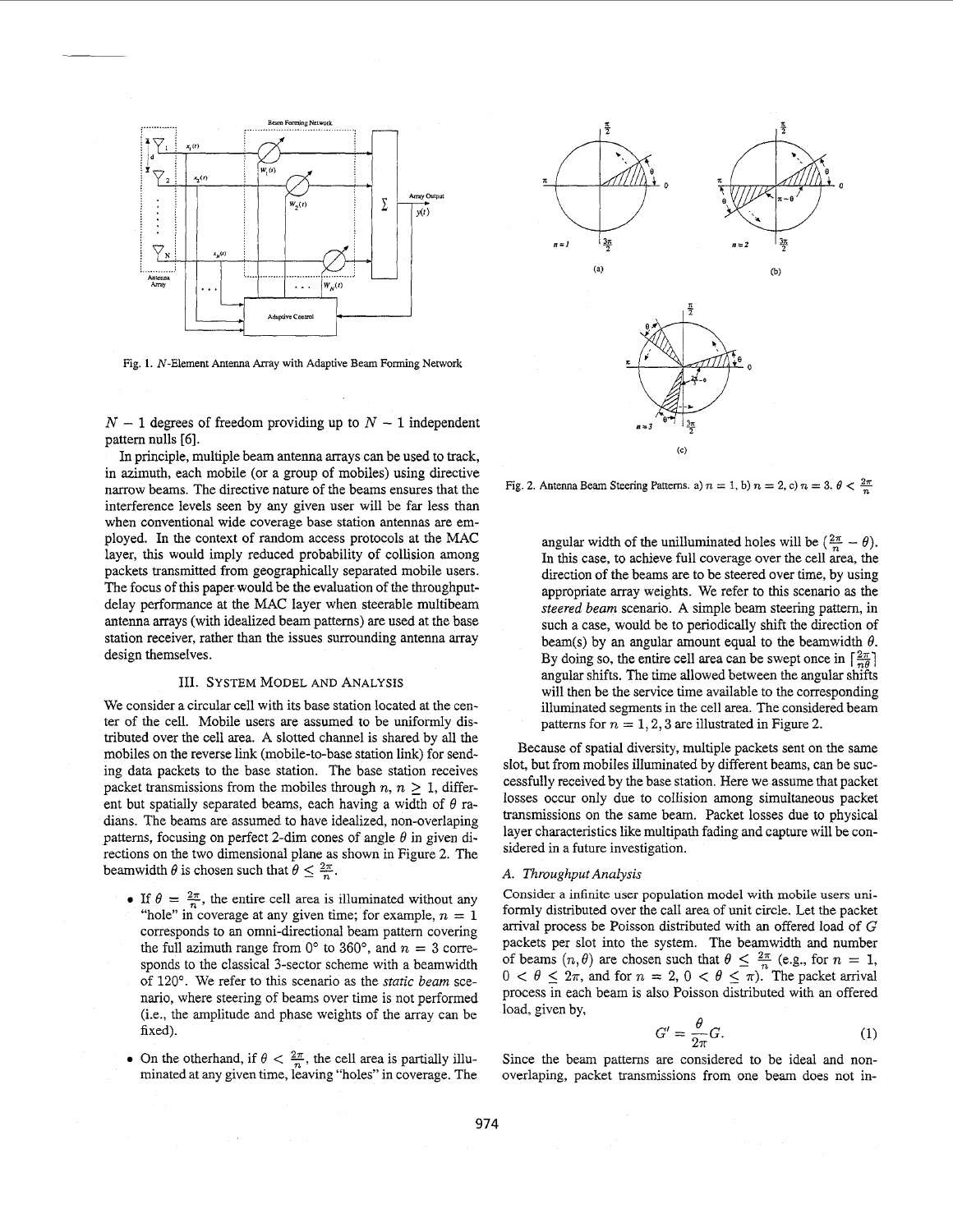<span id="page-2-0"></span>

**Fig. 3. System throughput** (S) **versus offered load (G) performance of** *static beam*  scenario for  $(n, \theta) = (1, 2\pi), (2, \pi), (3, \frac{2\pi}{3}), (4, \frac{\pi}{2}), (6, \frac{\pi}{3}).$ 

eterfere with transmissions from any other beam, and hence the throughput on each each beam,  $S'$ , is given by

$$
S' = \frac{\theta}{2\pi} Ge^{-\left(\frac{\theta}{2\pi}G\right)},\tag{2}
$$

and the aggregate system throughput,  $S$ , is given by

$$
S = n \frac{\theta}{2\pi} G e^{-\left(\frac{\theta}{2\pi}G\right)},\tag{3}
$$

It is easy to see, from **(3),** that the offered load at which the maximum throughput occurs is given by

$$
G_{max} = \frac{2\pi}{\theta}.
$$
 (4)

Note that for the *static beam* scenario with  $\theta = \frac{2\pi}{n}$ , the expression for the system throughput becomes

$$
S = Ge^{-\frac{\omega}{n}}, \quad \text{and} \qquad G_{max} = n. \tag{5}
$$

For both the *steered beam* as well as the *static beam* scenarios, the maximum achived system throughout,  $S_{max}$ , is given by

$$
S_{max} = ne^{-1},\tag{6}
$$

which remains independent of the beamwidth *8.* 

Figure **3** shows the throughput performance plots for *static beam* scenarios, obtained from (5), when  $(n, \theta) = (1, 2\pi), (2, \pi)$ ,  $(3, \frac{2\pi}{3}), (4, \frac{\pi}{2}), (6, \frac{\pi}{3}),$  in which maximum throughputs of  $ne^{-1}$ are seen to occur at offered loads of *n.* Figure 4 shows a performance comparison between *static beam* versus *steered beam* scenarios when  $n = 2$ . Note that in Figure 4,  $\theta = \pi$  corresponds to two static beams with no coverage holes, and  $\theta = \frac{\pi}{2}, \frac{\pi}{3}, \frac{\pi}{6}, \frac{\pi}{18}$ correspond to two steered beams with holes in coverage. The performance achieved using one omni-directional beam  $(n = 1,$  $\theta = 2\pi$ ) is also illustrated. From Figure 4 it can be seen that static beams with no coverage holes offer better throughput compared to steered beams with holes in coverage, when the offered load



Fig. 4. Throughput performance of *static beams* with no coverege holes  $(n = 2,$  $\theta = \pi$ ) versus *steered beams* with holes in coverage  $(n = 2, \theta = \frac{\pi}{2}, \frac{\pi}{3}, \frac{\pi}{6}, \frac{\pi}{18})$ .

is low. However, at high offered loads the steered beams results in better throughput compared to static beams. This is mainly because, at high loads, the spatial separation of beams becomes increasingly beneficial due to no interference from mobile users in the holes.

The offered load at which the static beams versus steered beams performance crossover occurs varies as a function of number of beams *n*, and beamwidth  $\theta$ . From (3) and (5), this crossover load G<sub>crossover</sub> at which both static beams and steered beams offer same system throughput can be derived as

$$
G_{crossover} = \frac{2\pi n}{n\theta - 2\pi} \ln\left(\frac{n\theta}{2\pi}\right). \tag{7}
$$

Figure 5 shows the variation of achieved throughput at  $G_{crossover}$ , as a function of beamwidth  $\theta$  for  $n = 1, 2, 3, 4, 6$ . In the context of the above performance crossover, a **drift** analysis **[8]** of the system to address the stability issues **is** the topic of an ongoing investigation.

## IV. **SIMULATION**

The static and steered beam scenarios with different number of beams, beamwidths and beam service times have been simulated. In the simulations, a finite user model with *M* mobile users uniformly distributed over the circular cell area is considered. The beams are illuminated, in a given direction, continuously for *K*  slots time. After this beam service time (BST) of *K* slots in a given direction, the direction of the beam(s) are shifted (counter clockwise) by an angular shift equal to the beamwidth. This beam shifting process is carried out periodically, synchronous to the slot timing, once every *K* slots. New packets arrive at each user node with probability *p* in each slot. Users in illuminated areas whose packet **transmissions are lost due to collision, and users who get**  new packet arrivals when they are not illuminated (i.e., user in a hole) enter into a backlogged mode. In the backlogged mode, users make retransmission attempts with probability  $p<sub>r</sub>$  in each slot. Users in backlogged mode reject new packet arrivals until the backlogged packet is successfully sent to the base station.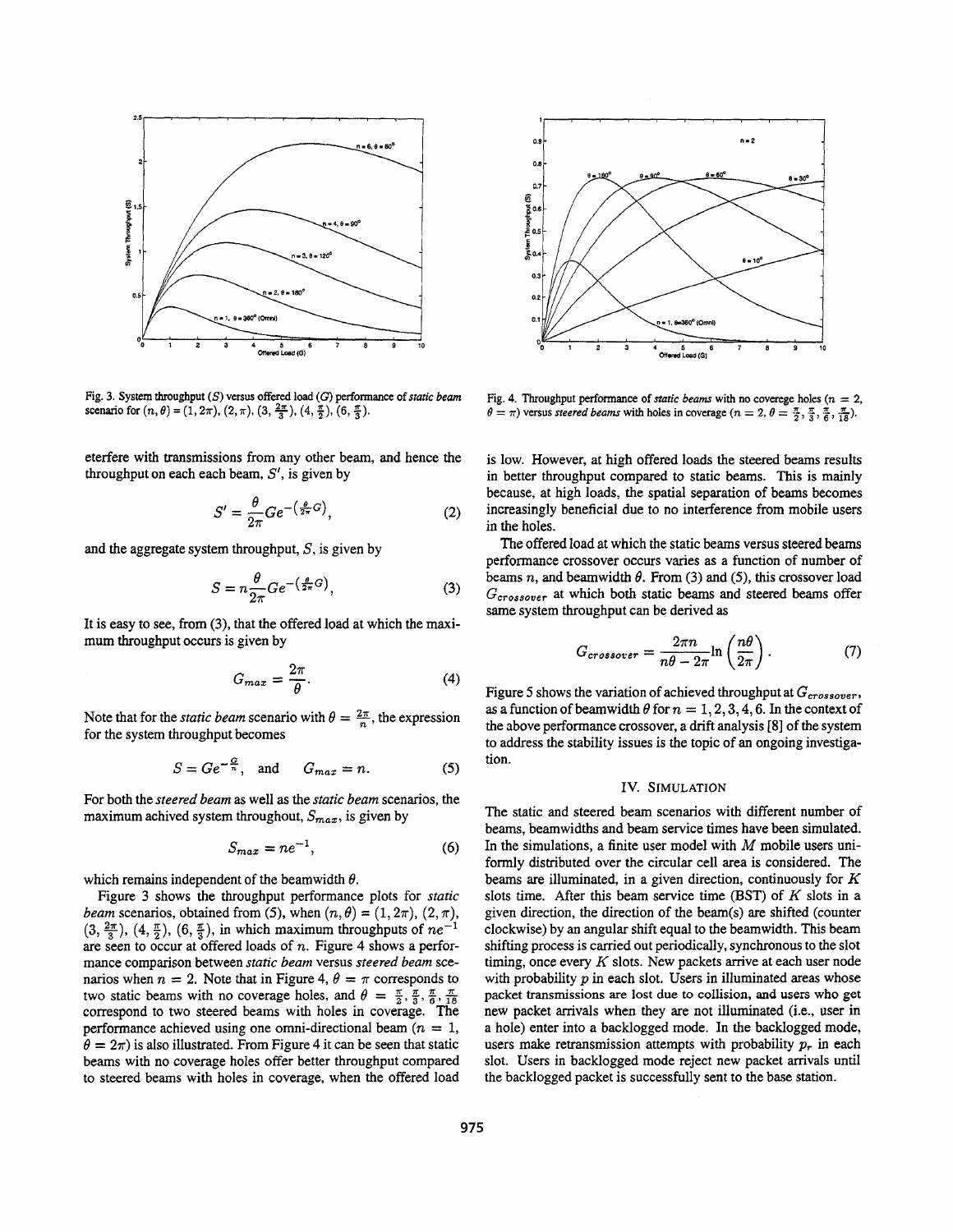

**[Fig.](#page-2-0)** 5. Throughput achieved at  $G_{crossover}$  versus  $\theta$  (in degrees) for  $n =$ **1,2,3,4,6.** 

Figure 6 shows the system throughput performance as a function of new packet arrival probability *p* when  $N = 10$ ,  $p_r = 0.1$ , and beam service time  $K = 1000$  slots. The  $p<sub>r</sub>$  value of 0.1 implies an average of 10 slots delay between retransmission attempts by the backlogged nodes. Figure 6 shows the performance plots for  $n = 1, \theta = 2\pi$  (i.e., omni-directional beam pattern) as well as for  $n=2$  with different values of  $\theta$ , namely  $\pi$ ,  $\frac{\pi}{2}$ ,  $\frac{\pi}{3}$ ,  $\frac{\pi}{6}$ . The plot corresponding to  $\theta = \pi$  corresponds to the *static beam* scenario, whereas the plots for other  $\theta$  values less than  $\pi$  correspond to the *steered beam* scenario. For the same set of parameters in Figure 6, Figure 7 gives the system throughput versus mean packet delay performance plots. **As** in the anlytical performance plots in the previous section, a performance crossover between static versus steered beam scenarios is observed in Figure 6. That is, at low values of *p*, static beams ( $\theta = 180^{\circ}$ ) offer larger throughputs than steered beams. On the other hand, steered beams (e.g.,  $\theta = 60^{\circ}$ , 90°) offer larger throughput at high values of p. From the throughput and delay performances in Figures 6 and 7, it can be seen that, for the 2-beam system considered, 60° beams ( $\theta = \frac{\pi}{3}$ ) is a good choice for  $p > 0.5$  and 180° beams ( $\theta = \pi$ ) are desired for  $P < 0.5$ .

Figures 8 to 11 illustrate the efect of beam service time *K* on the system throughput and mean delay performance for  $N = 10$ ,  $p_r = 0.1, n = 2$  and  $\theta = \pi, \frac{\pi}{2}, \frac{\pi}{3}, \frac{\pi}{6}, \frac{\pi}{18}$ . Figures 8 and 9 show the plots for  $p = 1$  (high arrival rate), and Figure 10 shows the plots for  $p = 0.01$  (low arrival rate). It can be seen that long beam service times are preferred at high arrival rates, whereas short beam service times are desired at low arrival rates.

#### V. CONCLUSIONS

The throughput-delay performance of slotted ALOHA was evaluated when steerable multiple beam antenna arrays are used at the base station site. Performances achieved using multiple static beams versus multiple steered beams were compared. A simple beam steering pattern that periodically shifts the direction of beam(s) by an angular amount equal to the the beamwidth was considered. Preliminary investigations showed that, under light load conditions, static beams without coverage holes offered bet-



Fig. 6. System throughput versus new packet arrival probability *p*, for  $n = 2$  at different values of  $\theta$ .  $N = 10$ ,  $p_r = 0.1$ ,  $K = 1000$  slots.



Fig. 7. Throughput-delay performance for  $n = 2$  at different values of  $\theta$ .  $N = 10$ ,  $p_r = 0.1, K = 1000$  slots.

ter throughput than steered beams with holes in coverage. However, under heavy load conditions, steered beams with long beam service times performed better. This is because spatial steering of beams was increasingly beneficial, due to no interference from mobiles in the unilluminated areas (holes). In the context of the above performance crossover of static beam versus steered beam scenarios, a drift analysis to address the stability issues is being pursued. The effect of physical layer characteristics like fading and capture, and design of smart **MAC** protocols that jointly consider beam steering patterns and access rules are useful topics for further investigation.

#### **REFERENCES**

[l] J. H. Winters, **9.** Salz, and R. D. Gitlin, "The capacity increase of wireless communication systems with antenna diversity," *Proc. Con\$ on Information Science and Systems,*  vol. *2,* pp. *853-858,* Princeton, NJ, March 1992.